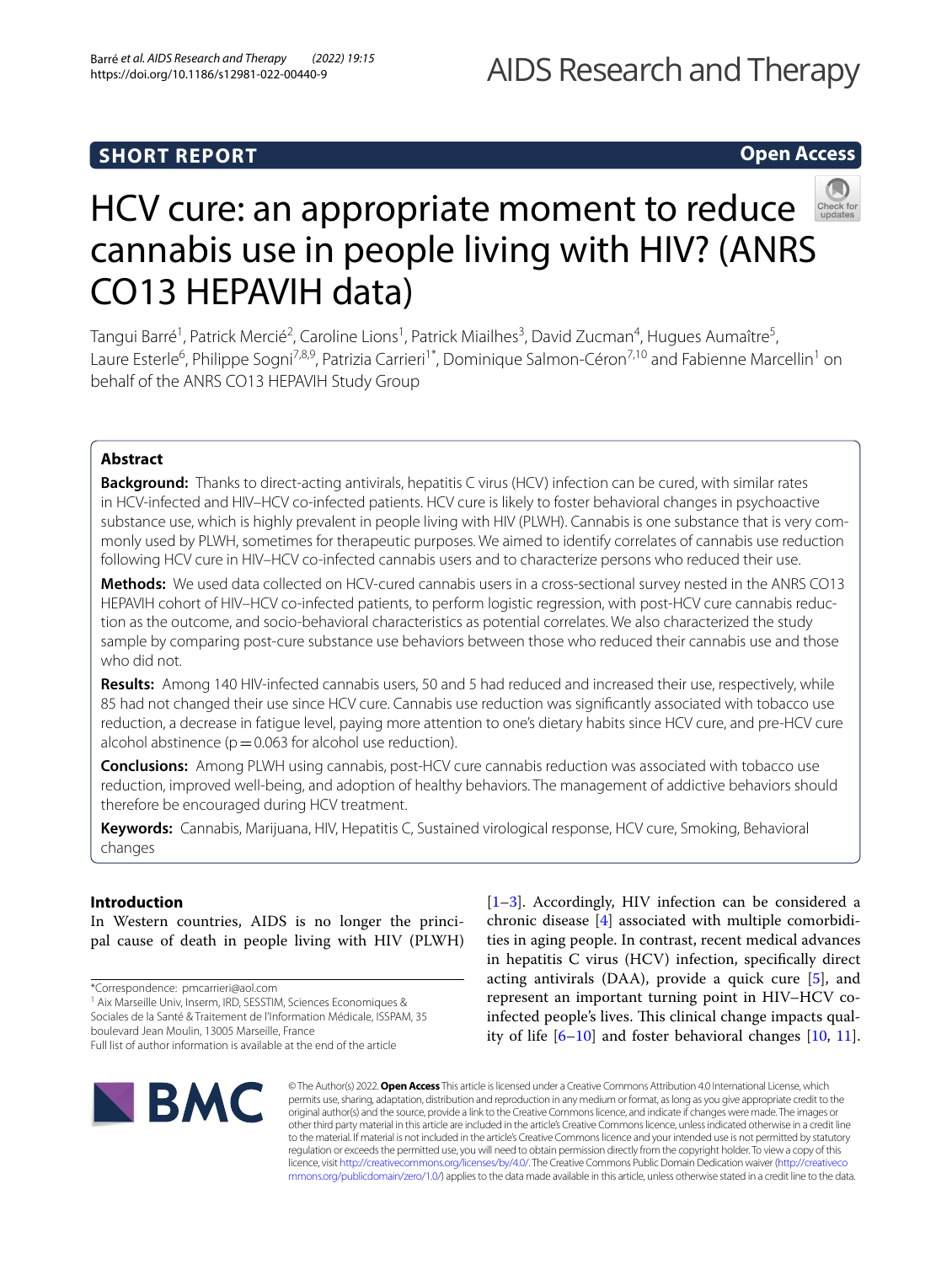As psychoactive substance use is highly prevalent in HIV–HCV co-infected patients  $[12–15]$  $[12–15]$  $[12–15]$ , we may expect HCV cure to impact substance use behavior. The benefts of cannabis and cannabinoid use for HIV infection management and less severe treatment side-efects, are widely recognized [\[16](#page-7-0), [17](#page-7-1)], and PLWH frequently report their therapeutic use  $[18-22]$  $[18-22]$  $[18-22]$ . However, cannabis use may also promote pulmonary disease [[23](#page-7-4)] and cognitive impairments in PLWH [[24\]](#page-7-5). As cannabis use [[14](#page-6-9), [15](#page-6-8), [21](#page-7-6)] and cannabis dependence [\[25](#page-7-7)] are frequent in HIV–HCV co-infected patients, it is important to explore changes in use after HCV cure. Using data from a cross-sectional survey embedded in the ANRS CO13 HEPAVIH cohort, we aimed to identify correlates of cannabis use reduction following HCV cure in HIV–HCV co-infected cannabis users, and to characterize persons who reduced their use.

# **Material and methods**

## **Study design and data collection**

ANRS CO13 HEPAVIH is an ongoing French national multicenter prospective cohort of HIV–HCV co-infected patients. Initiated in 2005, it investigates clinical and socio-behavioral issues surrounding HIV–HCV coinfection [[26\]](#page-7-8). A total of 1859 patients followed in 29 hospital wards throughout metropolitan France were included in the cohort between October 2005 and March 2016, in three consecutive phases. Designed and implemented in accordance with the Declaration of Helsinki, the cohort and nested surveys were approved by the ethics committee of Cochin University Hospital in Paris. Patients provided written informed consent to participate.

A cross-sectional survey nested in the ANRS CO13 HEPAVIH cohort was conducted between February 2018 and May 2019 to document patient-reported outcomes, with a focus on perceived changes after HCV cure. All patients enrolled in the cohort and still followed-up in participating clinical centers at the time of the survey were offered to participate. A self-administered questionnaire (SAQ) collected data. The cohort is observational, therefore counselling and advice potentially received by participants depended solely on their physician.

The SAQ included questions related to sociodemographic characteristics, HCV transmission mode, recent substance use, cannabis dependence using the Cannabis Abuse Screening Test (CAST) [\[27](#page-7-9)], and reason for using cannabis (therapeutic motive or not). Other questions asked about changes since HCV cure in patients' use of psychoactive substances (tobacco, cannabis, alcohol, other substances), physical activity, attention paid to dietary habits, and body weight gain. For questions documenting changes in substance use after HCV cure, respondents had to choose one answer among the following four: "No, nothing has changed", "Yes, my use has decreased", "Yes, my use has increased", "Not concerned (no use)".

## **Study population**

The population of the present study included HCV-cured cannabis users who participated in the cross-sectional survey and answered the SAQ item documenting perceived changes in cannabis use after cure. Patients who answered that they were not concerned by cannabis use were excluded from analyses.

# **Statistical analysis**

First, descriptive statistics were used to present the study population's main characteristics. Comparisons were performed between patients who reported a reduction in cannabis use after HCV cure and those who did not (Chisquare test for categorical variables, Wilcoxon rank-sum test for continuous variables). Logistic regression models were then run to identify correlates of decreased cannabis use following HCV cure (study outcome). Sociodemographic variables and behavioral changes since HCV cure were tested as potential correlates. Only variables with a liberal p-value  $< 0.20$  in the univariable analyses were considered eligible for the multivariable model. The final multivariable model was built using a backward stepwise procedure. The likelihood ratio test  $(p<0.05)$ was used to defne the variables to maintain in the fnal model.

Second, characteristics of substance use after HCV cure were compared between patients who reduced their cannabis use and those who did not using Chi-square tests. All statistical analyses were performed using SAS software version 9.4 for Windows (SAS, Cary, NC, USA).

## **Results**

Among the 448 survey participants, of the 421 HCV cured, two had no data on post-HCV cure changes in cannabis use. A total of 279 out of 419 patients reported no cannabis use ("Not concerned" answer) and were excluded from the analysis. The study population therefore comprised 140 individuals. Among them, 50 (35.7%) reported to have reduced their cannabis use after HCV cure, fve had increased it, and 85 reported no change. The study sample mainly comprised men (74.3%), and median age was 55.7 years (Table [1\)](#page-2-0). Six participants declared they quit cannabis.

Post-HCV cure decrease in cannabis use was associated with tobacco use reduction, pre-HCV cure alcohol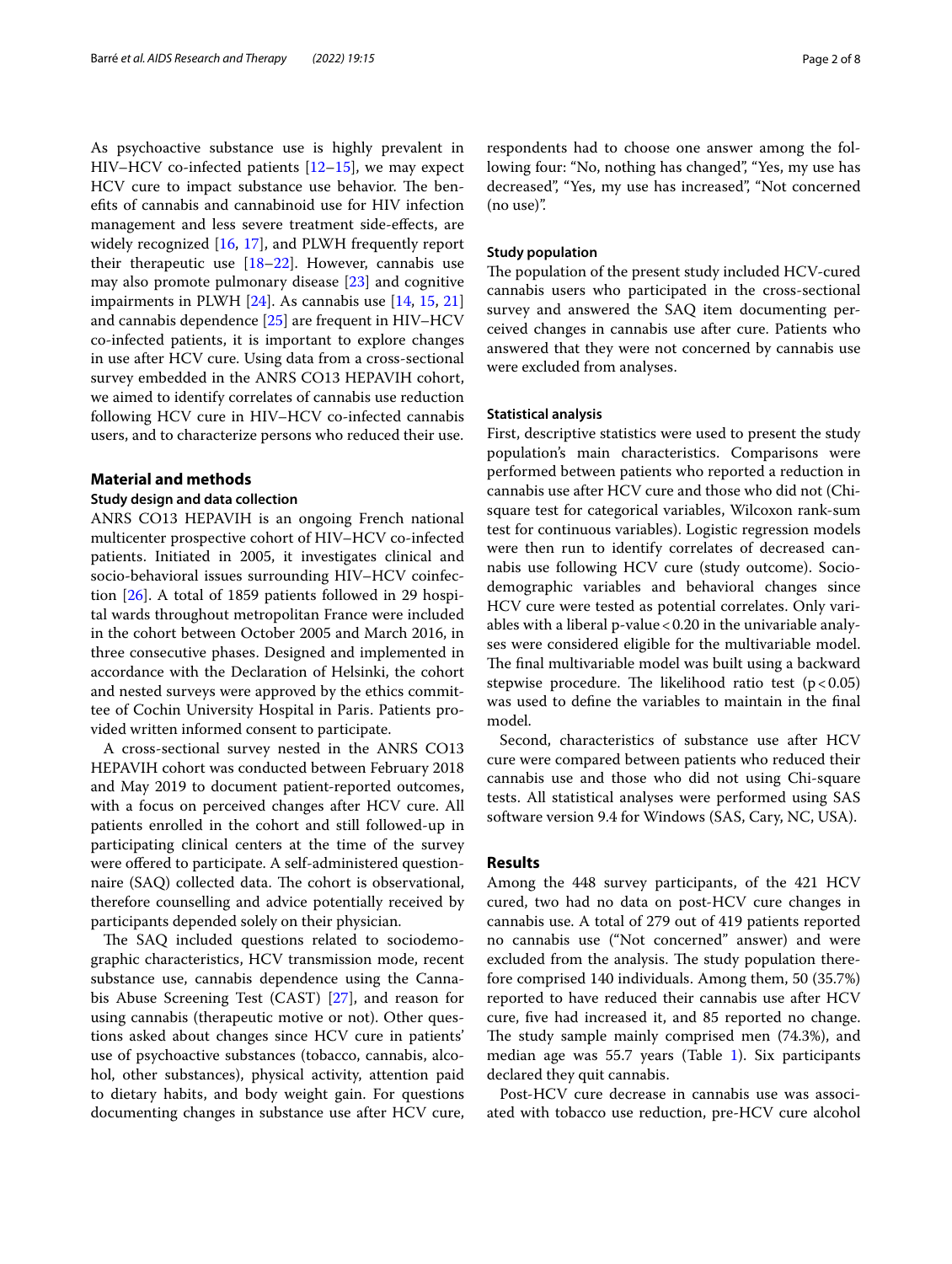<span id="page-2-0"></span>

| Variable                                   | Total<br>n(%)    | Cannabis use<br>reducers n (%) | Cannabis use non- | p-value <sup>1</sup> |       | Univariable analyses |         |      | Multivariable analysis |         |
|--------------------------------------------|------------------|--------------------------------|-------------------|----------------------|-------|----------------------|---------|------|------------------------|---------|
|                                            |                  |                                | reducers<br>n (%) |                      | g     | 95% CI               | p-value | ąΟR  | 95% CI                 | p-value |
| Gender                                     |                  |                                |                   | 0.730                |       |                      |         |      |                        |         |
| Male                                       | 104(743)         | 38 (76.0)                      | 66 (73.3)         |                      | 1.15  | $0.52 - 2.56$        | 0.730   |      |                        |         |
| Female                                     | 36 (25.7)        | 12(24.0)                       | 24 (26.7)         |                      |       |                      |         |      |                        |         |
| Age (median, [IQR]) (years)                | 55.7 [53.0-58.5] | 56.1 [53.2-58.6]               | 55.4 [52.9-58.5]  | 0.995                | 1.00  | $0.93 - 1.07$        | 0.984   |      |                        |         |
| HCV transmission mode                      |                  |                                |                   | 0.123                |       |                      | 0.130   |      |                        |         |
| Drug injection                             | 91 (65.0)        | 38 (76.0)                      | 53 (58.9)         |                      |       |                      |         |      |                        |         |
| Sexual transmission                        | 23 (16.4)        | 6(12.0)                        | 17(18.9)          |                      | 0.49  | $0.18 - 1.37$        | 0.173   |      |                        |         |
| Other                                      | 26 (18.6)        | 6(12.0)                        | 20 (22.2)         |                      | 0.42  | $0.15 - 1.14$        | 0.089   |      |                        |         |
| Change in tobacco use <sup>2</sup>         |                  |                                |                   | 0.001                |       |                      | < 0.001 |      |                        | 0.014   |
| No use                                     | 9(6.4)           | 4(8.0)                         | 5(5.6)            |                      | 4.58  | 1.06-19.78           | 0.041   | 3.84 | $0.67 - 22.09$         | 0.131   |
| Reduction                                  | 57 (40.7)        | 35 (70.0)                      | 22 (24.4)         |                      | 9.11  | 3.96-20.96           | 0.001   | 4.32 | 1.58-11.78             | 0.004   |
| No reduction                               | 74 (52.9)        | 11(22.0)                       | 63 (70.0)         |                      |       |                      |         |      |                        |         |
| Change in alcohol use <sup>2</sup>         |                  |                                |                   | 0.001                |       |                      | < 0.001 |      |                        | 0.003   |
| No use                                     | 39 (27.9)        | 22 (44.0)                      | 17(18.9)          |                      | 9.54  | $3.61 - 25.24$       | < 0.001 | 7.71 | 2.39-24.87             | 0.001   |
| Reduction                                  | 34 (24.3)        | 20 (40.0)                      | 14 (15.6)         |                      | 10.54 | 3.85-28.81           | < 0.001 | 3.32 | $0.94 - 11.72$         | 0.063   |
| No reduction                               | 67 (47.9)        | 8 (16.0)                       | 59 (65.6)         |                      |       |                      |         |      |                        |         |
| Change in other substance use <sup>2</sup> |                  |                                |                   | 0.004                |       |                      | 0.018   |      |                        |         |
| No use                                     | 108(77.1)        | 35 (70.0)                      | 73 (81.1)         |                      | 1.20  | $0.43 - 3.35$        | 0.730   |      |                        |         |
| Reduction                                  | 11(7.9)          | 9(18.0)                        | 2(2.2)            |                      | 11.25 | 1.86-68.13           | 0.008   |      |                        |         |
| No reduction                               | 21 (15.0)        | 6(12.0)                        | 15 (16.7)         |                      |       |                      |         |      |                        |         |
| Changes in physical activity <sup>2</sup>  |                  |                                |                   | 0.238                |       |                      | 0.244   |      |                        |         |
| Stable                                     | 85 (60.7)        | 26 (52.0)                      | 59 (65.6)         |                      |       |                      |         |      |                        |         |
| Increase                                   | 39 (27.9)        | 16 (32.0)                      | 23 (25.6)         |                      | 1.58  | $0.72 - 3.47$        | 0.256   |      |                        |         |
| Reduction                                  | 16(11.4)         | 8 (16.0)                       | 8(8.9)            |                      | 2.27  | $0.77 - 6.70$        | 0.138   |      |                        |         |
| Changes in fatigue level <sup>2</sup>      |                  |                                |                   | 0.021                |       |                      | 0.023   |      |                        | 0.073   |
| Stable                                     | 63 (45.0)        | 15 (30.0)                      | 48 (53.3)         |                      |       |                      |         |      |                        |         |
| Reduction                                  | 63 (45.0)        | 30 (60.0)                      | 33 (36.7)         |                      | 2.91  | 1.36-6.23            | 0.006   | 3.12 | 1.15-8.46              | 0.025   |
| Increase                                   | 14 (10.0)        | 5 (10.0)                       | (0.016)           |                      | 1.78  | $0.52 - 6.13$        | 0.362   | 2.95 | $0.61 - 14.15$         | 0.177   |
| Changes in dietary habits <sup>2</sup>     |                  |                                |                   | 0.001                |       |                      | < 0.001 |      |                        | 0.045   |
| Stable                                     | 92 (65.7)        | 21(42.0)                       | 71 (78.9)         |                      |       |                      |         |      |                        |         |
| Paying more attention                      | 40 (28.6)        | 25 (50.0)                      | 15 (16.7)         |                      | 5.64  | 2.52-12.59           | 0.001   | 3.33 | $1.22 - 9.14$          | 0.019   |
| Paying less attention                      | 8(5.7)           | 4(8.0)                         | $4(4.4)$          |                      | 3.38  | $0.78 - 14.69$       | 0.104   | 3.01 | 0.48-18.79             | 0.237   |
| Change in body weight <sup>2</sup>         |                  |                                |                   | 0.073                |       |                      | 0.078   |      |                        |         |
| No change or reduction                     | 84 (60.0)        | 24 (48.0)                      | 60 (66.7)         |                      |       |                      |         |      |                        |         |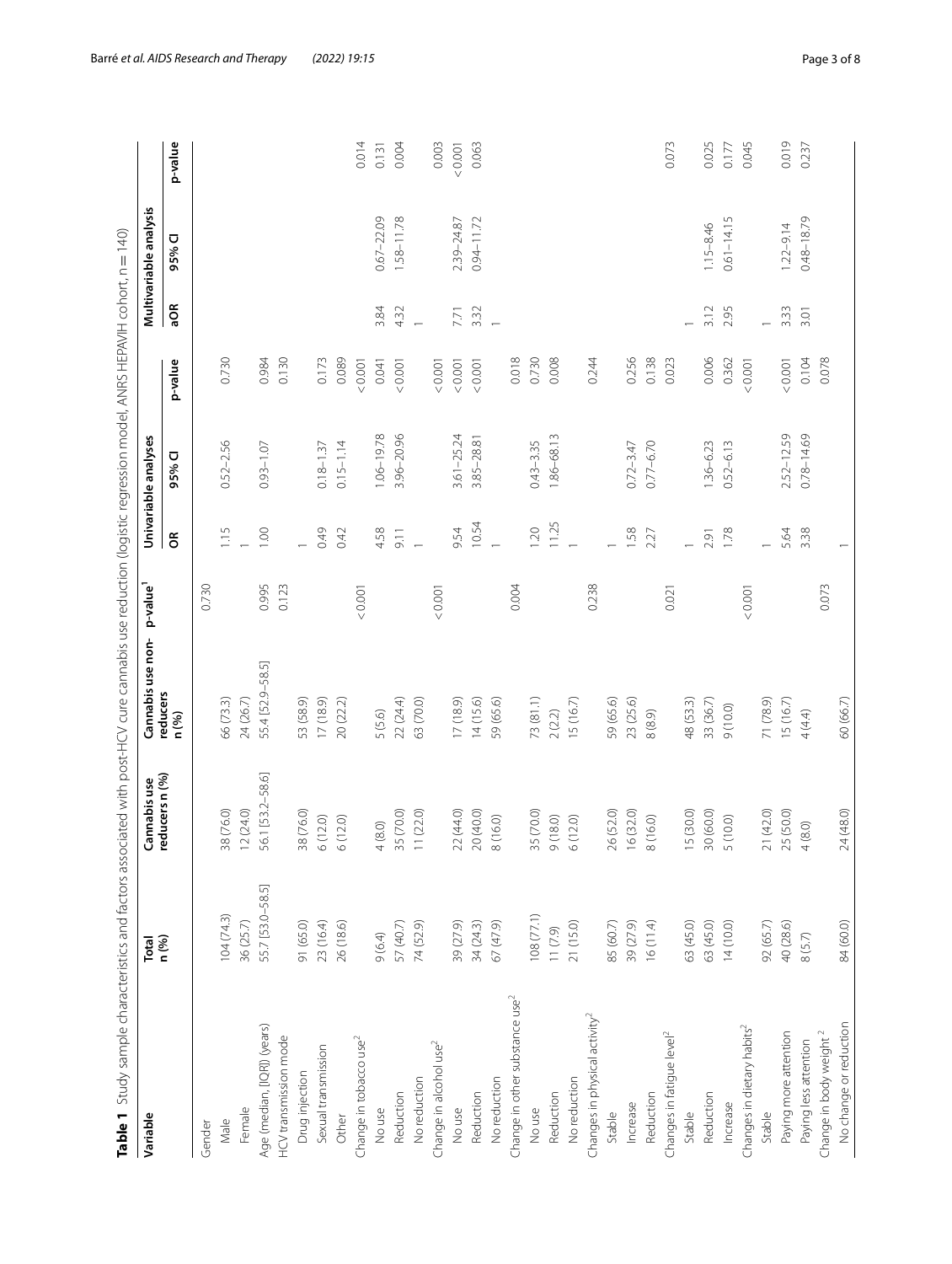| Table 1 (continued)<br>Variable                                                                     | Total     | Cannabis use   | Cannabis use non-p-value |     | Univariable analyses |         | Multivariable analysis |         |
|-----------------------------------------------------------------------------------------------------|-----------|----------------|--------------------------|-----|----------------------|---------|------------------------|---------|
|                                                                                                     | n (%)     | reducers n (%) | reducers                 |     |                      |         |                        |         |
|                                                                                                     |           |                | n (%)                    | g   | 95% CI               | p-value | aOR 95% CI             | p-value |
| $nc$ rease < 5 kg                                                                                   | 33 (23.6) | 14(28.0)       | 19(21.1)                 | 184 | $0.80 - 4.25$        | 0.153   |                        |         |
| $r$ crease $\geq$ 5 kg                                                                              | 23 (16.4) | 12(24.0)       | 11(12.2)                 | 273 | $1.06 - 7.02$        | 0.038   |                        |         |
| aOR: adjusted odds ratio; HCV: hepatitis C virus; IC: confidence interval; IQR: interquartile range |           |                |                          |     |                      |         |                        |         |
| Chi-square (categorical variables) or Wilcoxon rank-sum test (continuous variables)                 |           |                |                          |     |                      |         |                        |         |
| <sup>2</sup> Self-reported post HCV-cure changes                                                    |           |                |                          |     |                      |         |                        |         |

Table 1 (continued)

p-value

<sup>2</sup> Self-reported post HCV-cure changes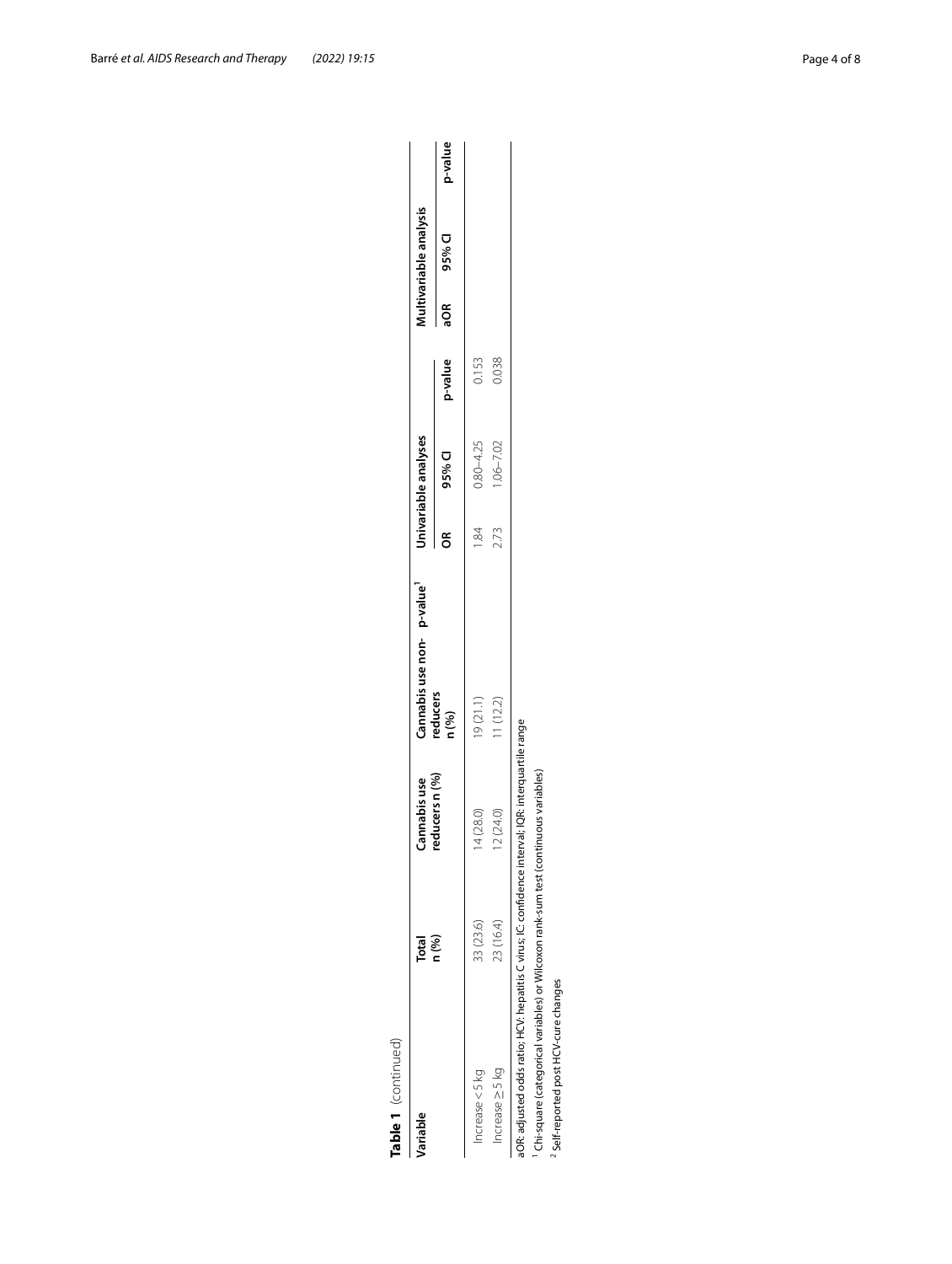| Variable                                  | <b>Total</b> |            | Reduction in cannabis use after HCV cure |                      |
|-------------------------------------------|--------------|------------|------------------------------------------|----------------------|
|                                           |              | Yes        | No                                       | p-value <sup>1</sup> |
| Reason for using cannabis ( $n = 126$ )   |              |            |                                          | 0.324                |
| Therapeutic                               | 51(40.5)     | 16 (34.8)  | 35 (43.8)                                |                      |
| Recreational only                         | 75 (59.5)    | 30(65.2)   | 45 (56.3)                                |                      |
| Recent substance injection <sup>2</sup>   |              |            |                                          | 0.454                |
| <b>No</b>                                 | 139 (99.3)   | 50 (100.0) | 89 (98.9)                                |                      |
| Yes                                       | 1(0.7)       | 0(0.0)     | 1(1.1)                                   |                      |
| Cannabis dependence $(n = 129)^3$         |              |            |                                          | 0.904                |
| No risk                                   | 64 (49.6)    | 22 (48.9)  | 42 (50.0)                                |                      |
| Low risk                                  | 65 (50.4)    | 23(51.1)   | 42 (50.0)                                |                      |
| High risk                                 | 0(0.0)       | 0(0.0)     | 0(0.0)                                   |                      |
| Opioid substitution therapy ( $n = 133$ ) |              |            |                                          | 0.462                |
| <b>No</b>                                 | 107 (80.5)   | 37(77.1)   | 70 (82.4)                                |                      |
| Current therapy                           | 26 (19.6)    | 11(22.9)   | 15(17.7)                                 |                      |
| Cannabis use frequency (n = 126)          |              |            |                                          | < 0.001              |
| Never                                     | 6(4.8)       | 6(13.0)    | 0(0.0)                                   |                      |
| Sometimes                                 | 51(40.5)     | 29(63.0)   | 22(27.5)                                 |                      |
| Regularly or daily                        | 69 (54.8)    | 11(23.9)   | 58 (72.5)                                |                      |
| Other substance use <sup>4</sup>          |              |            |                                          | 0.041                |
| <b>No</b>                                 | 127 (90.7)   | 42 (84.0)  | 85 (94.4)                                |                      |
| One or more                               | 13(9.3)      | 8(16.0)    | 5(5.6)                                   |                      |
| AUDIT-C score                             | $2.5$ [0-5]  | $2[0-4]$   | $3[0-5]$                                 | 0.245                |
| Alcohol use <sup>5</sup>                  |              |            |                                          | 0.068                |
| Not at risk                               | 78 (55.7)    | 33 (66.0)  | 45 (50.0)                                |                      |
| At risk                                   | 62 (44.3)    | 17 (34.0)  | 45 (50.0)                                |                      |
| Tobacco use ( $n = 138$ )                 |              |            |                                          | 0.001                |
| No current use                            | 19 (13.8)    | 11(22.9)   | 8(8.9)                                   |                      |
| 1 to 5 cig/d                              | 32 (23.2)    | 17(35.4)   | 15(16.7)                                 |                      |
| 6 to 10 cig/d                             | 41 (29.7)    | 12(25.0)   | 29 (32.2)                                |                      |
| More than 10 cig/d                        | 46 (33.3)    | 8(16.7)    | 38 (42.2)                                |                      |

<span id="page-4-0"></span>**Table 2** Characteristics related to psychoactive substance use according to post-HCV cure reduction in cannabis use (cross-sectional survey nested in the ANRS CO13 HEPAVIH cohort,  $n=140$ )

AUDIT-C: Alcohol Use Disorders Identifcation Test Concise; cig/d: cigarette per day

<sup>1</sup> Chi-square (categorical variables) or Wilcoxon rank-sum test (continuous variables)

<sup>2</sup> In the previous 4 weeks

 $^3$  Cannabis dependence assessed by Cannabis Abuse Screening Test [[27\]](#page-7-9). A score<3 defined 'no risk', a score $\geq$ 3 and<7 defined 'how risk', and a score $\geq$ 7 defined 'high risk'

4 Any use of other substances (cocaine, heroin, crack, ecstasy, street Subutex, amphetamines, LSD, cathinone) in the previous 4 weeks

 $^5$  At-risk use was defined as an AUDIT-C score $\geq$  4 for men and $\geq$  3 for women [[42\]](#page-7-10)

use abstinence ( $p=0.063$  for alcohol use reduction), a decrease in fatigue level and paying more attention to one's dietary habits (Table [1](#page-2-0)).

After HCV cure, regular or daily cannabis use was reported by most patients (54.8%), recreational use being predominant (59.5% of patients). No patient was at high risk of cannabis dependence (Table [2\)](#page-4-0).

Those who reduced their cannabis consumption were more likely to use the drug less frequently, to have recently used other psychoactive substances (excluding alcohol and tobacco) and to smoke fewer tobacco cigarettes after HCV cure  $(p=0.068$  for alcohol use) (Table [2\)](#page-4-0).

# **Discussion**

In this study, approximately one third of PLWH reduced their cannabis use after being cured of HCV. This reduction was associated with a reduction in tobacco use, pre-HCV cure alcohol abstinence, a decrease in fatigue level, and paying greater attention to one's diet.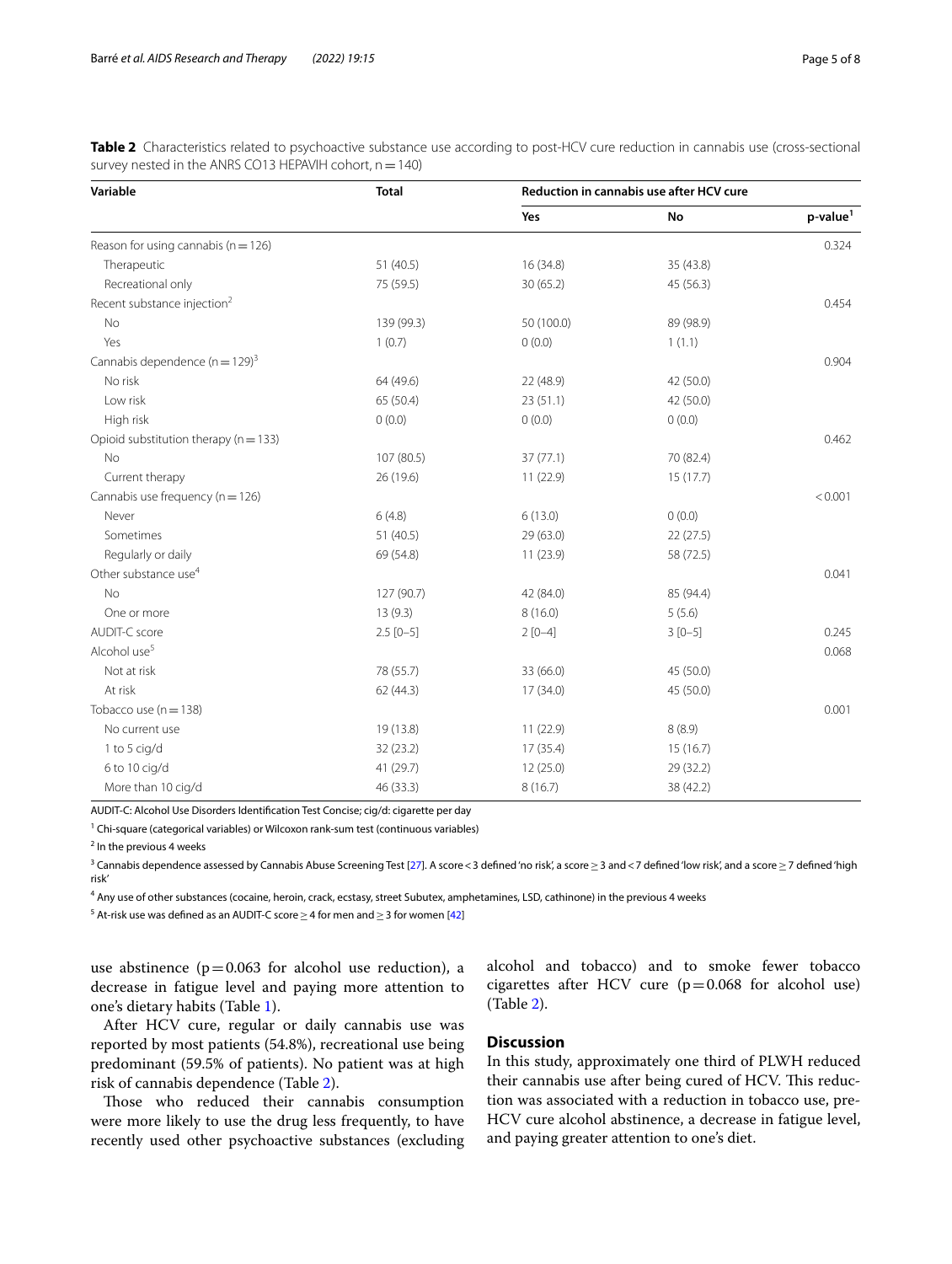Concomitant reduction in tobacco use is important for PLWH who reduce their cannabis use, as they are highly exposed to tobacco-related harms, a major morbidity and mortality risk factor in this population [[29–](#page-7-12)[31](#page-7-13)]. Cannabis and tobacco use frequently co-occur [\[32\]](#page-7-14), especially in Europe [\[33](#page-7-15)]. Moreover, both drugs seem to reinforce each other [\[34](#page-7-16), [35\]](#page-7-17). Accordingly, cannabis use impairs the chances of tobacco cessation [[36\]](#page-7-18), including in HIV– HCV co-infected people  $[15]$  $[15]$ . This phenomenon has also been documented for polysubstance use generally speaking [[37,](#page-7-19) [38](#page-7-20)].

Our results suggest that HCV cure is an appropriate moment to engage in addictive behavior management, especially using a holistic approach for all substances. Our fndings also suggest that lifestyle modifcations post-HCV cure may include dietary changes. This is in line with studies showing that HCV cure is associated with increased self-care [\[39,](#page-7-21) [40\]](#page-7-22), ability and motivation to plan for the future, self-confdence, and empowerment [[40,](#page-7-22) [41](#page-7-23)]. However, our results also suggest that a reduction in cannabis (and tobacco) use in the PLWH population does not translate into abstinence.

We did not fnd any association between a therapeutic motive for cannabis use and post-cure reduction. However, participants who reduced their use were more likely to have experienced a decrease in their level of fatigue. This result suggests that the level of therapeutic beneft which HCV cure brings may only lead to a marginal reduction. Having said that, we cannot exclude reverse causality whereby the decrease in fatigue is the consequence of reduced cannabis use.

One of the study's main limitations is that it is based on self-reports. We also had no data on physicians' attitude and counselling regarding substance use after HCV cure. Moreover, we were not able to take into account the time since HCV cure in our models, and therefore the persistence of the observed reductions in use. However, our results still provide clues about the potential of using HCV treatment as a teachable moment for addiction treatment in PLWH.

# **Conclusion**

Among cannabis users living with HIV, post-HCV cure cannabis reduction was associated with tobacco use reduction, and approached signifcance for alcohol use reduction. The management of addictive behaviors should be emphasized during HCV treatment, and further research is needed to explore the psychosocial mechanisms at play in smoking behaviors among PLWH, especially regarding cannabis use.

#### **Abbreviations**

CAST: Cannabis abuse screening test; DAA: Direct acting antivirals; HCV: Hepatitis C virus; PLWH: People living with HIV; SAQ: Self-administered questionnaire.

#### **Acknowledgements**

The authors thank all the members of the ANRS-CO-13-HEPAVIH study group. Special thanks to all the physicians and nurses involved in the follow-up of the cohort and all patients who took part in this study. Finally, we thank Jude Sweeney for the English revision and editing of our manuscript.

## **The ANRS CO13 HEPAVIH Study Group:**

*Scientifc Committee:* D. Salmon (co-Principal investigator), L. Wittkop (co-Principal Investigator & Methodologist), P. Sogni (co-Principal Investigator), L. Esterle (project manager), P. Trimoulet, J. Izopet, L. Serfaty, V. Paradis, B. Spire, P. Carrieri, M.A. Valantin, G. Pialoux, J. Chas, I. Poizot-Martin, K. Barange, A. Naqvi, E. Rosenthal, A. Bicart-See, O. Bouchaud, A. Gervais, C. Lascoux-Combe, C. Goujard, K. Lacombe, C. Duvivier,, D. Neau, P. Morlat, F. Bani-Sadr, L. Meyer, F. Boufassa,, B. Autran, A.M. Roque, C. Solas, H. Fontaine, D. Costagliola, L. Piroth, A. Simon, D. Zucman, F. Boué, P. Miailhes, E. Billaud, H. Aumaître, D. Rey, G. Peytavin, V. Petrov-Sanchez, A. Levier.

*Clinical Centers (ward/participating physicians):* APHP, Hôpitaux Universitaires Paris Centre, Paris (Médecine Interne et Maladies Infectieuses: D. Salmon, R. Usubillaga; Hépato-gastro-entérologie: P. Sogni; Anatomo-pathologie: B. Terris; Virologie:P. Tremeaux); APHP Pitié-Salpétrière, Paris (Maladies Infectieuses et Tropicales: C. Katlama, M.A. Valantin, H. Stitou; Médecine Interne: A. Simon, P. Cacoub, S. Nafssa; Hépato-gastro-entérologie: Y. Benhamou; Anatomopathologie: F. Charlotte; Virologie: S. Fourati); APHM Sainte-Marguerite, Marseille (Service d'Immuno-Hématologie Clinique: I. Poizot-Martin, O. Zaegel, H. Laroche; Virologie: C. Tamalet); APHP Tenon, Paris (Maladies Infectieuses et Tropicales: G. Pialoux, J. Chas; Anatomo-pathologie: P. Callard, F. Bendjaballah; Virologie: C. Amiel, C. Le Pendeven); CHU Purpan, Toulouse (Maladies Infectieuses et Tropicales: B. Marchou; Médecine interne: L. Alric; Hépatogastro-entérologie: K. Barange, S. Metivier; Anatomo-pathologie: J. Selves; Virologie: F. Larroquette); CHU Archet, Nice (Médecine Interne: E. Rosenthal; Infectiologie: A. Naqvi, V. Rio; Anatomo-pathologie: J. Haudebourg, M.C. Saint-Paul; Virologie: A. De Monte, V. Giordanengo, C. Partouche); APHP Avicenne, Bobigny (Médecine Interne – Unité VIH: O. Bouchaud; Anatomo-pathologie: A. Martin, M. Ziol; Virologie: Y. Baazia, V. Iwaka-Bande, A. Gerber); Hôpital Joseph Ducuing, Toulouse (Médecine Interne: M. Uzan, A. Bicart-See, D. Garipuy, M.J. Ferro-Collados; Anatomo-pathologie: J. Selves; Virologie: F. Nicot); APHP Bichat – Claude-Bernard, Paris (Maladies Infectieuses:, A. Gervais, Y. Yazdanpanah; Anatomo-pathologie: H. Adle-Biassette; Virologie: G. Alexandre, Pharmacologie: G. Peytavin); APHP Saint-Louis, Paris (Maladies infectieuses: C. Lascoux-Combe, J.M. Molina; Anatomo-pathologie: P. Bertheau; Virologie:M.L. Chaix, C. Delaugerre, S. Maylin); APHP Saint-Antoine (Maladies Infectieuses et Tropicales: K. Lacombe, J. Bottero; J. Krause, P.M. Girard, Anatomo-pathologie: D. Wendum, P. Cervera, J. Adam; Virologie: C. Viala); APHP, Hôpitaux Paris Sud, Bicêtre, Paris (Maladies Infectieuses et Tropicales: D. Vittecocq; Médecine Interne: C. Goujard, Y. Quertainmont, E. Teicher; Virologie: C. Pallier); APHP Necker, Paris (Maladies Infectieuses et Tropicales: O. Lortholary, C. Duvivier, C. Rouzaud, J. Lourenco, F. Touam, C. Louisin: Virologie: V. Avettand-Fenoel, E. Gardiennet, A. Mélard); CHU Bordeaux Hôpital Pellegrin, Bordeaux (Maladies Infectieuses et Tropicales: D. Neau, A. Ochoa, E. Blanchard, S. Castet-Lafarie, C. Cazanave, D. Malvy, M. Dupon, H. Dutronc, F. Dauchy, L. Lacaze-Buzy, A. Desclaux; Anatomopathologie: P. Bioulac-Sage; Virologie: P. Trimoulet, S. Reigadas); CHU Bordeaux Hôpital Saint-André, Bordeaux (Médecine Interne et Maladies Infectieuses: P. Morlat, D. Lacoste, F. Bonnet, N. Bernard, M. Hessamfar, J, F. Paccalin, C. Martell, M. C. Pertusa, M. Vandenhende, P. Mercié, D. Malvy, T. Pistone, M.C. Receveur, M. Méchain, P. Dufau, C Rivoisy, I. Faure, S. Caldato; Anatomo-pathologie: P. Bioulac-Sage; Virologie: P. Trimoulet, S. Reigadas, P. Bellecave, C. Tumiotto); CHU Bordeaux Hôpital du Haut-Levêque, Bordeaux (Médecine Interne: J. L. Pellegrin, J. F. Viallard, E. Lazzaro, C. Greib; Anatomo-pathologie: P. Bioulac-Sage; Virologie: P. Trimoulet, S. Reigadas); Hôpital FOCH, Suresnes (Médecine Interne: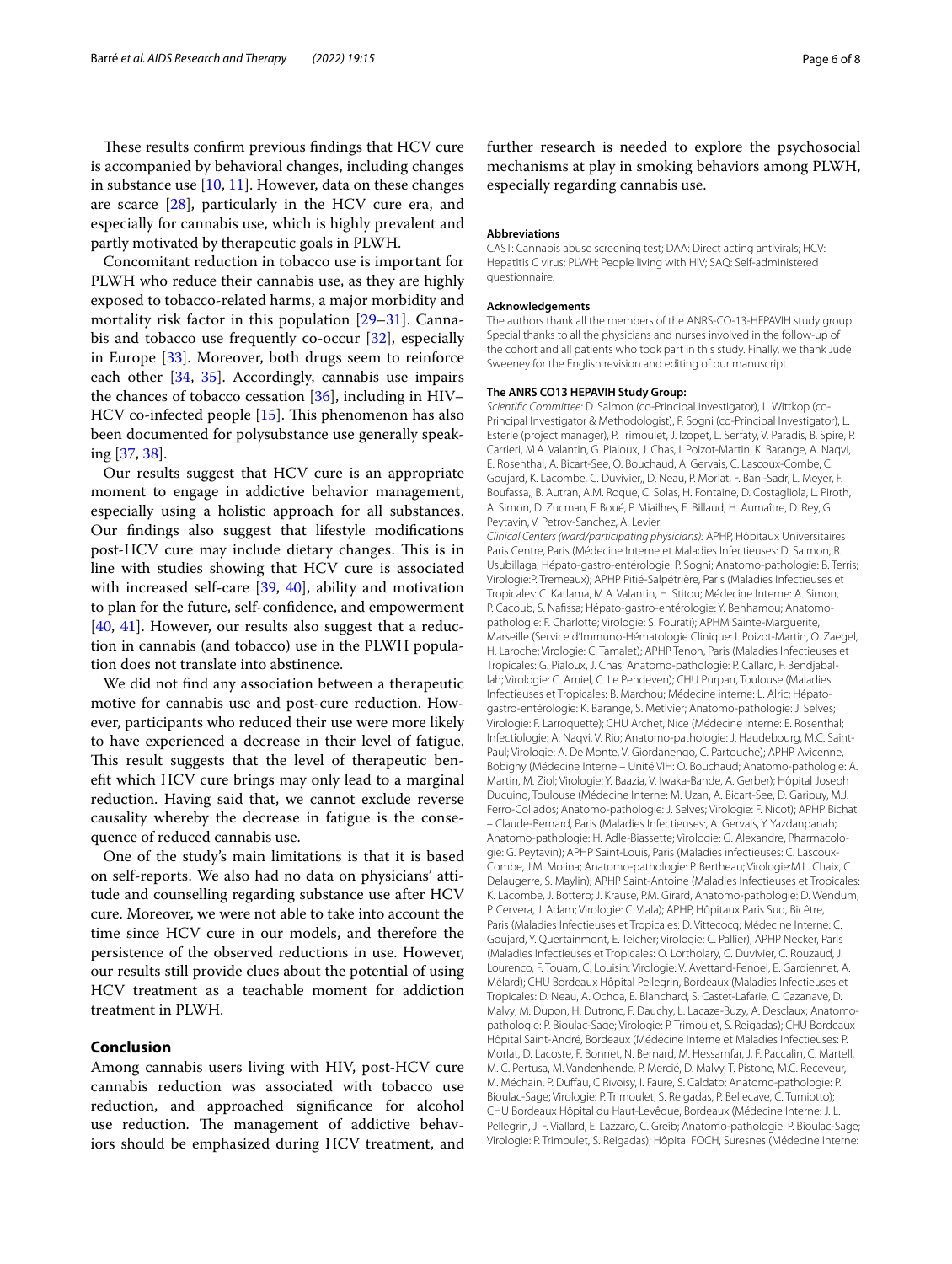D. Zucman, C. Majerholc; Virologie: M. Brollo, E. Farfour); APHP Antoine Béclère, Clamart (Médecine Interne: F. Boué, J. Polo Devoto, I. Kansau, V. Chambrin, C. Pignon, L. Berroukeche, R. Fior, V. Martinez, S. Abgrall, M. Favier; Virologie: C. Deback); CHU Henri Mondor, Créteil (Immunologie Clinique: Y. Lévy, S. Dominguez, J.D. Lelièvre, A.S. Lascaux, G. Melica); CHU Nantes Hôpital Hôtel Dieu, Nantes (Maladies Infectieuses et Tropicales: E. Billaud, F. Raffi, C. Allavena, V. Reliquet, D. Boutoille, C. Biron; M. Lefebvre, N. Hall, S. Bouchez; Virologie: A. Rodallec, L. Le Guen, C. Hemon); Hôpital de la Croix Rousse, Lyon (Maladies Infectieuses et Tropicales: P. Miailhes, D. Peyramond, C. Chidiac, F. Ader, F. Biron, A. Boibieux, L. Cotte, T. Ferry, T. Perpoint, J. Koffi, F. Zoulim, F. Bailly, P. Lack, M. Maynard, S. Radenne, M. Amiri, F Valour; Hépato-gastro-entérologie: J. Koffi, F. Zoulim, F. Bailly, P. Lack, M. Maynard, S. Radenne, C. Augustin-Normand; Virologie: C. Scholtes, T.T. Le-Thi); CHU Dijon, Dijon (Département d'infectiologie: L. Piroth, P. Chavanet M. Duong Van Huyen, M. Buisson, A. Waldner-Combernoux, S. Mahy, A. Salmon Rousseau, C. Martins); C. H. Perpignan, Perpignan (Maladies infectieuses et tropicales: H. Aumaître, Virologie: S. Galim); CHU Robert Debré, Reims (Médecine interne, maladies infectieuses et immunologie clinique: F. Bani-Sadr, D. Lambert, Y. Nguyen, J. L. Berger, M. Hentzien, Virologie: V. Brodard); CHRU Strasbourg (Le Trait d'Union: D. Rey, M Partisani, M.L. Batard, C. Cheneau, M. Priester, C. Bernard-Henry, E. de Mautort, P.Fischer, Virologie: P Gantner et S Faf-Kremer).

*Data collection:* F. Roustant, P. Platterier, I. Kmiec, L. Traore, S. Lepuil, S. Parlier, V. Sicart-Payssan, E. Bedel, S. Anriamiandrisoa, C. Pomes, F. Touam, C. Louisin, M. Mole, C. Bolliot, P Catalan, M. Mebarki, A. Adda-Lievin, P. Thilbaut, Y. Ousidhoum, F. Z. Makhoukhi, O. Braik, R. Bayoud, C. Gatey, M. P. Pietri, V. Le Baut, R. Ben Rayana, D. Bornarel, C. Chesnel, D. Beniken, M. Pauchard, S. Akel, S. Caldato, C. Lions, A. Ivanova, A-S. Ritleg, C. Debreux, L. Chalal, J.Zelie, H. Hue, A. Soria, M. Cavellec, S. Breau, A. Joulie, P. Fisher, S. Gohier, D. Croisier-Bertin, S. Ogoudjobi, C. Brochier, V. Thoirain-Galvan, M. Le Cam.

*Management, statistical analyses:* P. Carrieri, M. Chalouni, V. Conte, L. Dequae-Merchadou, M. Desvallees, L. Esterle, C. Gilbert, S. Gillet, R. Knight, T. Lemboub, F. Marcellin, L. Michel, M. Mora, C. Protopopescu, P. Roux, B. Spire, S. Tezkratt, T. Barré, T. Rojas Rojas, M. Baudoin, M. Santos V. Di Beo, M.Nishimwe,, L Wittkop.

#### **Authors' contributions**

TB designed the study, analyzed the data, wrote the original draft and reviewed it. PM, PM, DZ, HA, LE, PS, DSC and PC designed the study and reviewed the manuscript. CL analyzed the data. FM designed the study, reviewed the manuscript and supervised this work. All authors read and approved the fnal manuscript.

#### **Funding**

TB work is funded by ANRS | emergent infectious diseases. This study was sponsored and funded by the French National Agency for Research on Aids and Viral Hepatitis (ANRS).

#### **Availability of data and materials**

The datasets generated and analysed during the current study are not publicly available due to personal data but are available from the corresponding author on reasonable request.

## **Declarations**

#### **Ethics approval and consent to participate**

Designed and implemented in accordance with the Declaration of Helsinki, the cohort was approved by the ethics committee of Cochin University Hospital in Paris. Patients provided written informed consent to participate.

#### **Consent for publication**

Not applicable.

#### **Competing interests**

The authors declare that they have no competing interests.

#### **Author details**

<sup>1</sup> Aix Marseille Univ, Inserm, IRD, SESSTIM, Sciences Economiques & Sociales de la Santé & Traitement de l'Information Médicale, ISSPAM, 35 boulevard Jean Moulin, 13005 Marseille, France. <sup>2</sup> Centre Hospitalier Universitaire (CHU) de Bordeaux, Pôle Médecine Interne, Service de Médecine Interne et Immunologie Clinique, Bordeaux Population Health Research Center UMR 1219, CIC-EC

1401, Université de Bordeaux, Pl. Amélie Raba Léon, 33000 Bordeaux, France. 3 <sup>3</sup> Centre Hospitalier de Bourg-en-Bresse, Service d'Infectiologie, 900 Rte de Paris, 01012 Bourg-en-Bresse, France. <sup>4</sup>Réseau Ville-Hôpital, Service de Médecine Interne, Foch Hospital, 40 Rue Worth, 92150 Suresnes, France. <sup>5</sup>Centre Hospitalier de Perpignan, Service des Maladies Infectieuses et Tropicales, 20 Av. du Languedoc, 66000 Perpignan, France. <sup>6</sup>ISPED, Inserm, Bordeaux Population Health Research Center, Team MORPH3EUS, UMR 1219, CIC-EC 1401, Université de Bordeaux, 146 Rue Léo Saignat 11, Bordeaux, France.<sup>7</sup>Université Paris Descartes, 12 Rue de l'École de Médecine, 75006 Paris, France. <sup>8</sup>INSERM U1223, Institut Pasteur, 25 rue du Docteur Roux, 75015 Paris, France. <sup>9</sup> Hôpital Cochin, 27 Rue du Faubourg Saint-Jacques, 75014 Paris, France. <sup>10</sup>Service Maladies Infectieuses et Tropicales, AP-HP, Hôpital Cochin, 27 Rue du Faubourg Saint-Jacques, 75014 Paris, France.

#### Received: 20 October 2021 Accepted: 6 March 2022 Published online: 15 March 2022

#### **References**

- <span id="page-6-0"></span>Sellier P, Hamet G, Brun A, Ponscarme D, De Castro N, Alexandre G, et al. Mortality of people living with HIV in Paris Area from 2011 to 2015. AIDS Res Hum Retroviruses. 2019;36(5):373–80.
- 2. Nishijima T, Inaba Y, Kawasaki Y, Tsukada K, Teruya K, Kikuchi Y, et al. Mortality and causes of death in people living with HIV in the era of combination antiretroviral therapy compared with the general population in Japan. AIDS. 2020;34(6):913–21.
- <span id="page-6-1"></span>3. Fontela C, Aguinaga A, Moreno-Iribas C, Repáraz J, Rivero M, Gracia M, et al. Trends and causes of mortality in a population-based cohort of HIV-infected adults in Spain: comparison with the general population. Sci Rep. 2020;10(1):8922.
- <span id="page-6-2"></span>4. Deeks SG, Lewin SR, Havlir DV. The end of AIDS: HIV infection as a chronic disease. Lancet. 2013;382(9903):1525–33.
- <span id="page-6-3"></span>5. Das D, Pandya M. Recent advancement of direct-acting antiviral agents (DAAs) in Hepatitis C therapy. Mini Rev Med Chem. 2018;18(7):584–96.
- <span id="page-6-4"></span>6. Bertino G, Ragusa R, Corsaro LS, Frazzetto E, Messina V, Inguscio L, et al. Improvement of health-related quality of life and psychological well-being after HCV eradication with direct-acting antiviral agents. Real life setting data of an Italian cohort valued by Hepatitis Quality of Life Questionnaire (HQLQv2). Health Psychol Res. 2020;8(3):9450.
- 7. Fagundes RN, de Ferreira LEVVC, de Pace FL. Health-related quality of life and fatigue in patients with chronic hepatitis C with therapy with directacting antivirals agents interferon-free. PLoS ONE. 2020;15(8):e0237005.
- 8. Ohlendorf V, Schäfer A, Christensen S, Heyne R, Naumann U, Link R, et al. Only partial improvement in health-related quality of life after treatment of chronic hepatitis C virus infection with direct acting antivirals in a real-world setting-results from the German Hepatitis C-Registry (DHC-R). J Viral Hepat. 2021;28(8):1206–18.
- 9. Scheiner B, Schwabl P, Steiner S, Bucsics T, Chromy D, Aichelburg MC, et al. Interferon-free regimens improve health-related quality of life and fatigue in HIV/HCV-coinfected patients with advanced liver disease: a retrospective study. Medicine. 2016;95(27):e4061.
- <span id="page-6-5"></span>10. Lions C, Laroche H, Zaegel-Faucher O, Ressiot E, Bregigeon S, Geneau de Lamarliere P, et al. Hepatitis C virus-microelimination program and patient trajectories after hepatitis C virus cure in an outpatient HIV clinical unit. Eur J Gastroenterol Hepatol. 2020;32(9):1212–21.
- <span id="page-6-6"></span>11. Caven M, Malaguti A, Robinson E, Fletcher E, Dillon JF. Impact of Hepatitis C treatment on behavioural change in relation to drug use in people who inject drugs: a systematic review. Int J Drug Policy. 2019;72:169–76.
- <span id="page-6-7"></span>12. Cacoub P, Dabis F, Costagliola D, Almeida K, Lert F, Piroth L, et al. Burden of HIV and hepatitis C co-infection: the changing epidemiology of hepatitis C in HIV-infected patients in France. Liver Int. 2015;35(1):65–70.
- 13. Hagan H, Thiede H, Des Jarlais DC. HIV/hepatitis C virus co-infection in drug users: risk behavior and prevention. AIDS. 2005;19(Suppl 3):S199-207.
- <span id="page-6-9"></span>14. Brunet L, Moodie EEM, Rollet K, Cooper C, Walmsley S, Potter M, et al. Marijuana smoking does not accelerate progression of liver disease in HIV-hepatitis C coinfection: a longitudinal cohort analysis. Clin Infect Dis. 2013;57(5):663–70.
- <span id="page-6-8"></span>15. Barré T, Mercié P, Marcellin F, Esterle L, Duvivier C, Teicher E, et al. HCV cure and Cannabis abstinence facilitate tobacco smoking quit attempts in